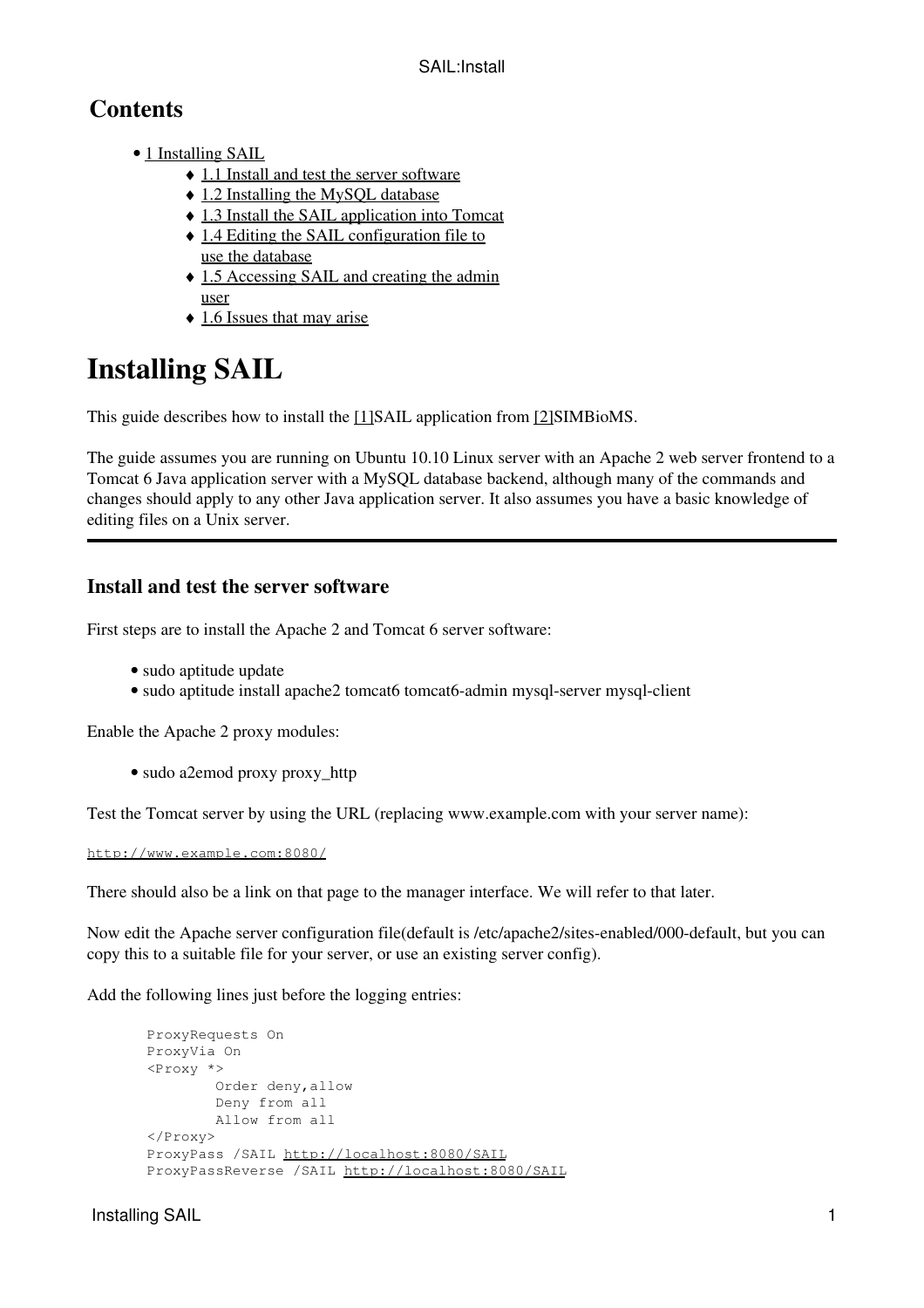This will create a URL of:

```
http://www.example.com/SAIL
```
which points to your Tomcat instance. This allows you to keep direct access to the Tomcat instance restricted and to provide a nicer looking URL. It won't work just yet.

## <span id="page-1-0"></span>**Installing the MySQL database**

Create the SAIL database (you will need to know your MySQL root/superuser password). This creates a database called "sail", with a user called "sailuser" with a password of "password". **You probably want to use a more secure password**.

```
mysql -u root -p
Enter password: 
Welcome to the MySQL monitor. Commands end with ; or \gtrsim.
Your MySQL connection id is 115
Server version: 5.1.49-1ubuntu8.1 (Ubuntu)
Copyright (c) 2000, 2010, Oracle and/or its affiliates. All rights reserved.
This software comes with ABSOLUTELY NO WARRANTY. This is free software,
and you are welcome to modify and redistribute it under the GPL v2 license
Type 'help;' or '\h' for help. Type '\c' to clear the current input statement.
mysql> create database sail;
Query OK, 1 row affected (0.00 sec)
mysql> grant usage on *.* to sailuser@localhost identified by 'password';
Query OK, 0 rows affected (0.00 sec)
mysql> grant all privileges on sail.* to sailuser@localhost;
Query OK, 0 rows affected (0.00 sec)
mysql> exit
Bye
```
Load the database with the default SAIL SQL commands downloaded from:

<http://www.simbioms.org/software/SAIL/latest/sail.sql>

```
mysql -u sail -p sail <sail.sql
Enter password:
```
You now have a MySQL database prepared for your SAIL application. Note the database name, username and password you used because they will be needed later.

## <span id="page-1-1"></span>**Install the SAIL application into Tomcat**

Download the most recent SAIL WAR file from:

<http://www.simbioms.org/software/SAIL/latest/SAIL.war>

Go to your Tomcat administrator interface:

Install and test the server software 2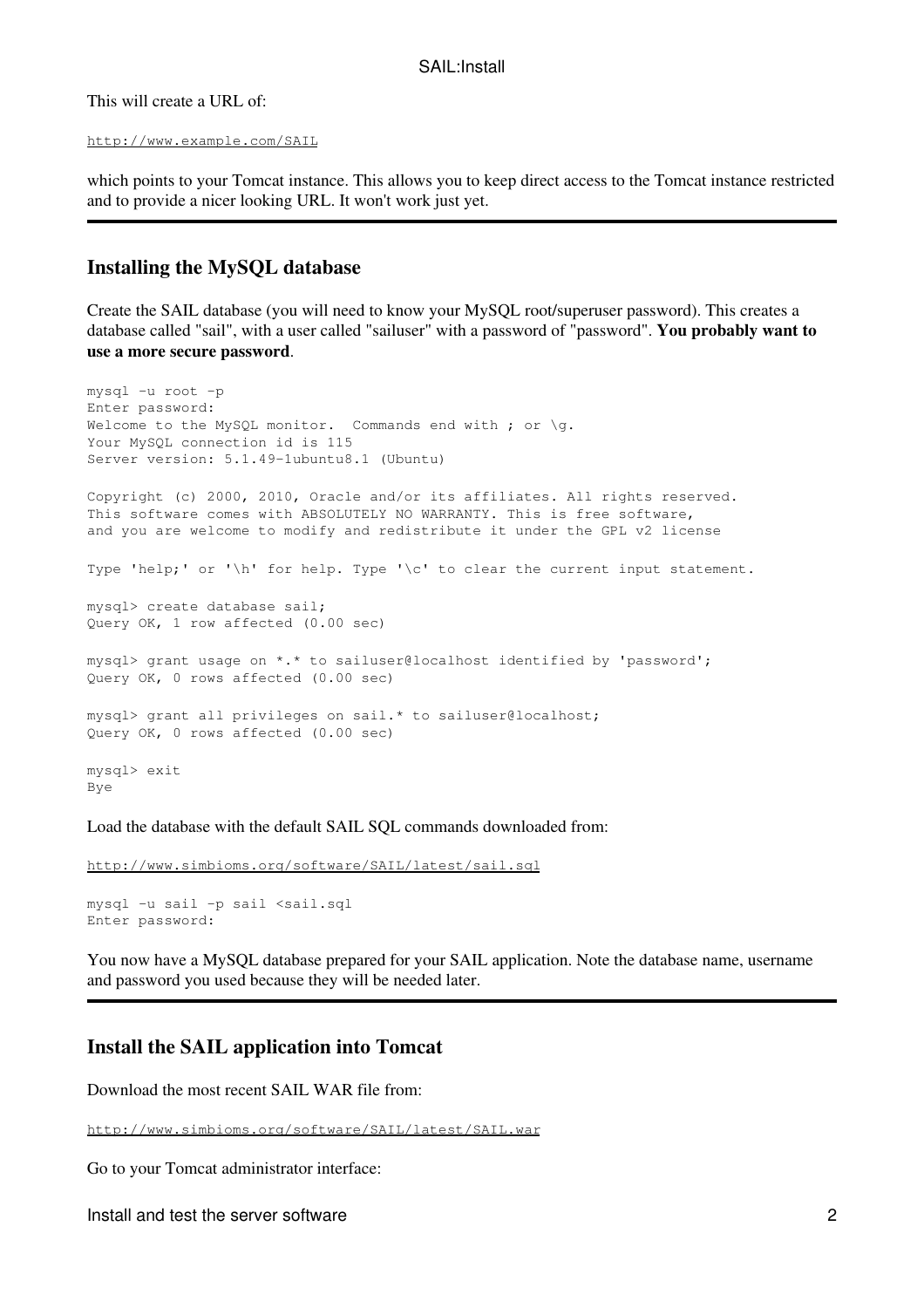#### SAIL:Install

#### <http://www.example.com:8080/manager/html/list>

You should have a few default Applications. These can be left alone.

In the "WAR file to deploy" section, enter the following fields:

Select WAR file to upload: SAIL.war

Click "Deploy".

If all goes well, you should have a new application called "SAIL". If it has not started automatically, choose "Start".

### <span id="page-2-0"></span>**Editing the SAIL configuration file to use the database**

To allow the SAIL application to use the MySQL database created earlier, you need to edit:

```
 $TOMCAT_HOME/webapps/SAIL/WEB-INF/web.xml
```
The default on Ubuntu is:

/var/lib/tomcat6/webapps/SAIL/WEB-INF/web.xml

Find the lines referring to SAIL\_DBURL, SAIL\_DBUserName and SAIL\_DBPassword and change the param-value fields to correspond to the database created above. If you used the above values, then it will look like this:

```
 <context-param>
       <param-name>SAIL_DBURL</param-name>
       <param-value>jdbc:mysql://localhost/sail</param-value>
 </context-param>
 <context-param>
       <param-name>SAIL_DBUserName</param-name>
       <param-value>sailuser</param-value>
 </context-param>
 <context-param>
       <param-name>SAIL_DBPassword</param-name>
       <param-value>password</param-value>
 </context-param>
```
Save the file and restart the SAIL application in the Tomcat management interface (see above).

## <span id="page-2-1"></span>**Accessing SAIL and creating the admin user**

To access your SAIL instance, go to the Apache proxy URL you created:

<http://www.example.com/SAIL/>

If all goes well, you should end up with a page requiring you to enter a username and other info. This is your SAIL admin user you are creating, so use a username that is suitable, e.g: sailadmin, and keep the password secure.